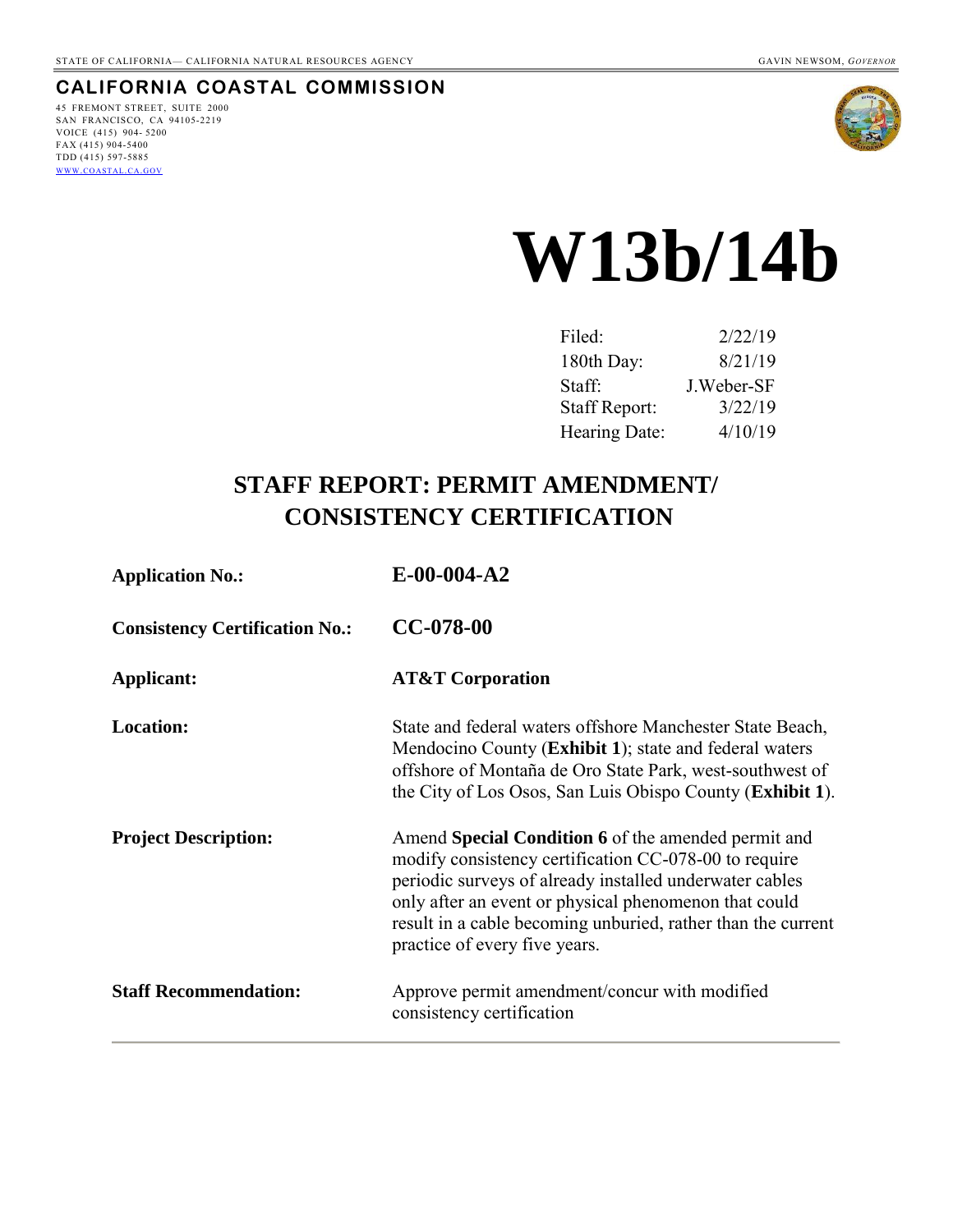## **SUMMARY OF STAFF RECOMMENDATION**

In September 2000, the Commission approved coastal development permit E-00-004 and concurred with consistency certification number CC-078-00 for the installation, operation, and maintenance of a fiber optic cable extending from Japan to California, landing in Mendocino County (Manchester State Beach) and then connecting south through marine waters to San Luis Obispo County (Montaña de Oro State Park) (**Exhibit 1**). The cable was installed in 2001.

Key Coastal Act issues addressed in the findings for the original permit include potential adverse effects on coastal resources related to entanglement with the cables. Specifically, the findings addressed concerns that: 1) whales may become entangled with the cables; 2) trawlers may snag their gear on a cable and thus lose gear and fishing time; or 3) abandoned trawl nets may entangle and drown marine mammals or other marine wildlife. To prevent potential adverse impacts associated with entanglement, **Special Condition 4** of the original permit required the applicant to bury the cable to a depth of 1.0 meter except where precluded by seafloor substrates. **Special Condition 6** of the original permit required that every 18 to 24 months, the applicant shall survey the cable routes to verify that the cables remained buried. If the cable survey indicates that previously buried cable has become unburied, the applicant is required to re-bury the cable segments. In November 2007, the Commission approved E-00-004-A1, which amended **Special Condition 6** and modified consistency certification CC-078-00 to require periodic burial surveys every five years.

The results of the surveys completed in 2003, 2005, 2010, and 2015 demonstrate that buried cable remains buried. The applicant therefore proposes to eliminate the requirement to survey the cables every five years and replace it with a requirement to survey only after an event or physical phenomenon that could result in a cable becoming unburied. Since buried cable has remained buried over time and no conflicts have been reported since its installation, eliminating periodic burial surveys and instead surveying the cable only after a natural or anthropogenic event that has the potential to expose the cable (e.g., seismic activity or gear snag) will not reduce protection of coastal resources. Furthermore, eliminating the periodic burial surveys will reduce the environmental effects associated with performing the surveys (e.g., air emissions from survey vessels and potential conflicts with commercial fishing along the cable survey routes). The Central California Joint Cable/Fisheries Liaison Committee supports the proposed amendment (**Exhibit 2**), as does the Point Arena Cable Committee.

Commission staff recommends that the Commission **approve** the proposed amendment to coastal development permit E-00-004-A1 and **concur** with AT&T's modified consistency determination.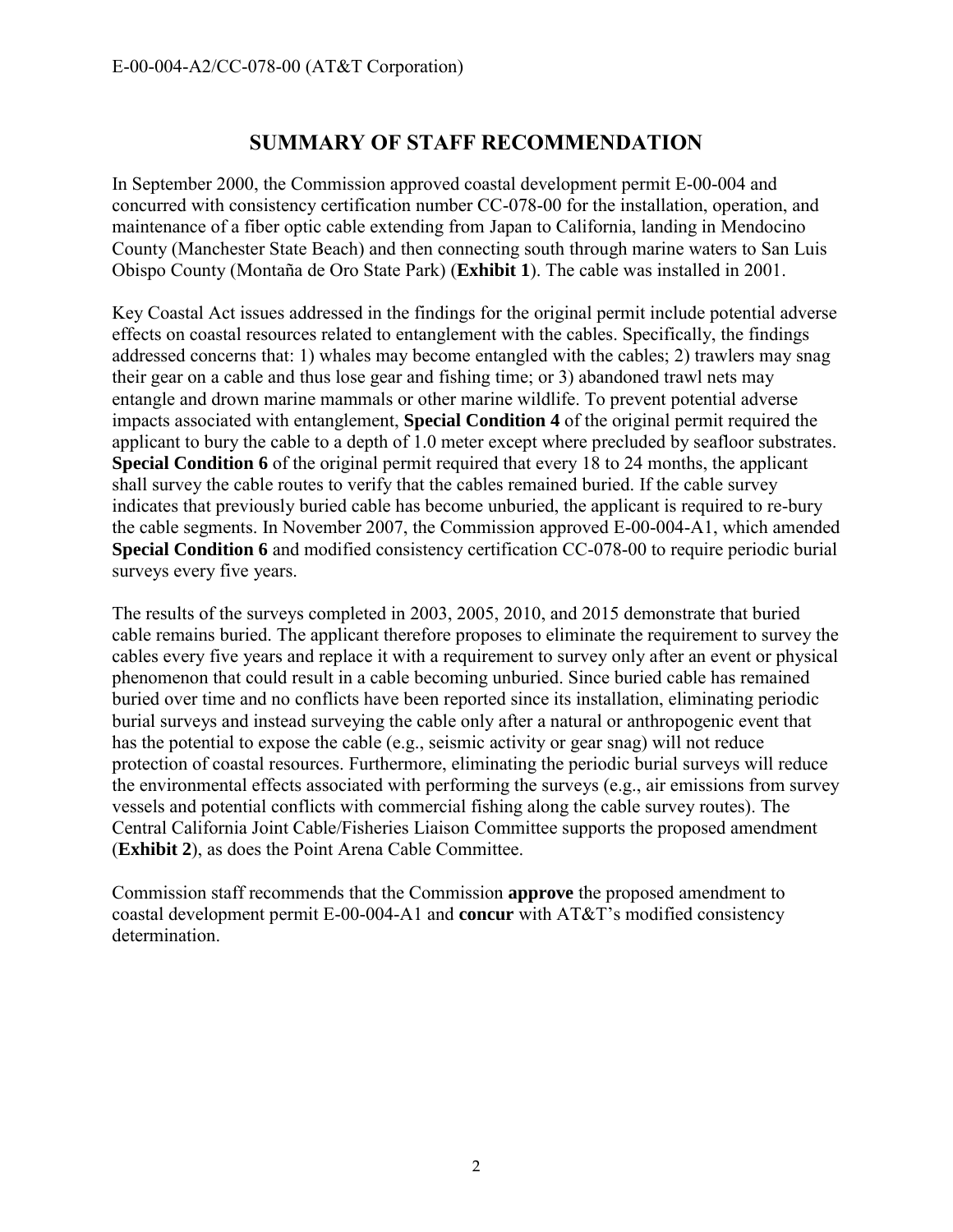# **TABLE OF CONTENTS**

## **APPENDICES**

Appendix A – Substantive File Documents

## **EXHIBITS**

Exhibit 1 – Project Overview Exhibit 2 – Letter from the Central California Joint Cable/Fisheries Liaison Committee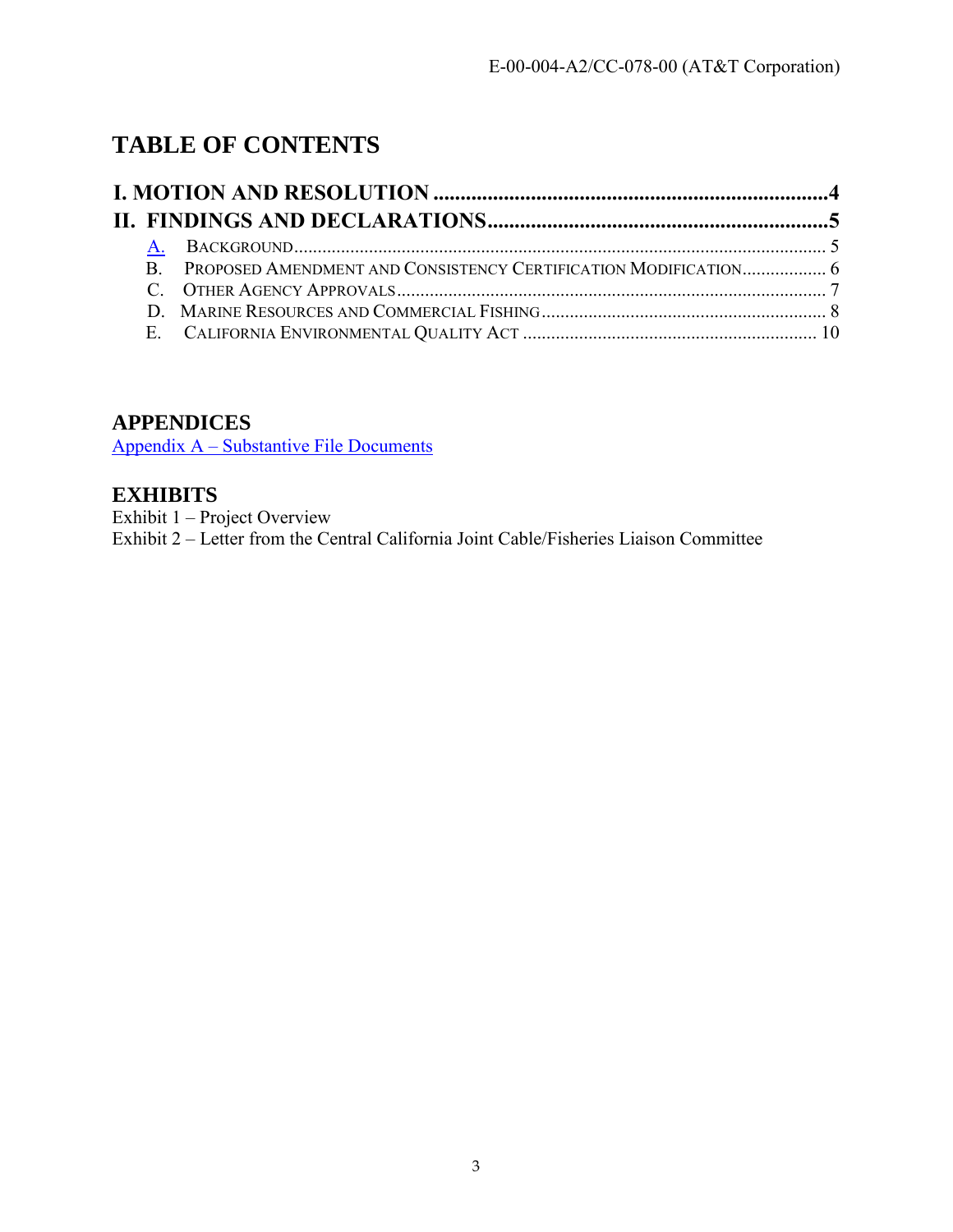## <span id="page-3-0"></span>**I. MOTION AND RESOLUTION**

#### **1.** Coastal Development Permit Amendment

#### **Motion:**

*I move that the Commission approve the proposed amendment to Coastal Development Permit No. E-00-004-A1 pursuant to the staff recommendation.* 

Staff recommends a **YES** vote on the foregoing motion. Passage of this motion will result in approval of the amendment as conditioned and adoption of the following resolution and findings. The motion passes only by affirmative vote of a majority of the Commissioners present.

#### **Resolution:**

*The Commission hereby approves the coastal development permit amendment on the grounds that the development as amended and subject to conditions, will be in conformity with the policies of Chapter 3 of the Coastal Act. Approval of the permit amendment complies with the California Environmental Quality Act because either: 1) feasible mitigation measures and/or alternatives have been incorporated to substantially lessen any significant adverse effects of the amended development on the environment, or 2) there are no feasible mitigation measures or alternatives that would substantially lessen any significant adverse impacts of the amended development on the environment.* 

**2.** Consistency Certification Modification

#### **Motion**:

*I move that the Commission concur with AT&T's modified Consistency Certification CC-078-00 on the grounds that, as modified, the project remains consistent with the enforceable policies of the California Coastal Management Program (CCMP).* 

Staff recommends a **YES** vote on the motion. Passage of this motion will result in a concurrence with the modified consistency certification that the project remains consistent with the CCMP and adoption of the following resolution and findings. An affirmative vote of a majority of the Commissioners present is required to pass the motion.

#### **Resolution to Concur with Modified Consistency Certification:**

*The Commission hereby concurs with AT&T's modification of Consistency Certification CC-078-00 on the grounds that, as modified, the project would remain consistent with the enforceable policies of the CCMP.*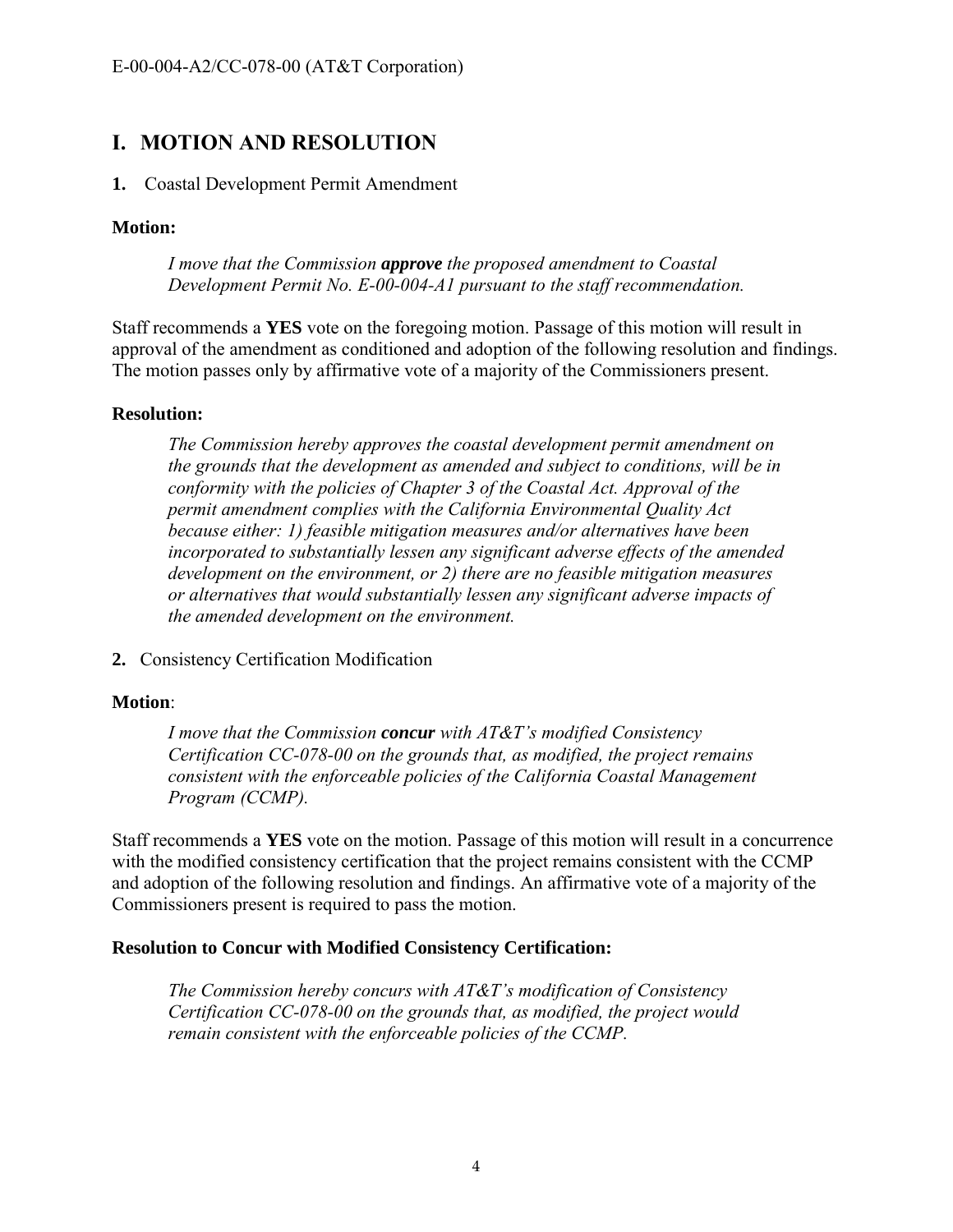# <span id="page-4-0"></span>**II. FINDINGS AND DECLARATIONS**

## <span id="page-4-1"></span>**A. BACKGROUND**

In September 2000, the Commission approved coastal development permit (CDP) E-00-004 and concurred with consistency certification number CC-078-00 for AT&T's installation, operation, and maintenance of a marine fiber optic cable between Japan and California (known as Segment 8), landing in Mendocino County (Manchester State Beach) and connecting south to San Luis Obispo County (Montaña de Oro State Park) (known as Segment 9) **(Exhibit 1**). Construction of the cable was completed in 2001.

In its original approval of the project, the Commission required AT&T to bury the cable in soft sediment, where feasible, to minimize interference with commercial fishing gear and prevent whale entanglements. The Commission also required that every 12 to 24 months, AT&T would survey those portions of the cable route from the mean high tide line into federal waters out to the 1,000-fathom depth contour to verify that the cables have remained buried consistent with the as-built cable burial plan. The Commission further required that if previously buried cable became unburied, AT&T would rebury the cable.

In addition to CDP E-00-004/CC-078-00, between 2000 and 2009 the Commission approved the installation of eight other marine fiber optic cable systems (generally, traversing through the southern part of the Central Coast—Morro Bay—or the Southern California Bight, with one also offshore the Monterey Bay Aquarium Research Institute). The CDPs for each of these cables included requirements to bury the cable in soft sediment, to perform periodic surveys (every 18 to 24 months) to determine if the cable remained buried, and to rebury sections of previously buried cable that had become exposed. By 2005, most of the fiber optic cable companies had completed two cable surveys for their cables. As a result, between 2006 and 2014 the Commission approved amendments to each of the eight permits originally issued between 2000 and 2009 to extend the required cable burial survey interval from once every 18 to 24 months to every five years; this included amending CDP E-00-004/CC-078-00 in November, 2007.

In 2016, the Commission approved a new fiber optic cable landing in Hermosa Beach and passing through the Southern California Bight (CDP 9-16-0160/CC-0002-16). This permit altered the 18 to 24 month cable burial survey interval to require surveys every five years.

Also in 2016, the Commission approved an amendment to an existing permit (CDP E-98-027- A4) requiring periodic surveys of existing undersea cables only after an event or physical phenomenon that could result in a cable becoming unburied, rather than every five years. Findings associated with this amendment noted that the 2001 post-lay inspection survey for that particular cable and four periodic inspection surveys completed in 2003, 2005, 2010, and 2015 demonstrated that the buried portions of the cable had remained buried. Additionally, the findings noted the reduction in environmental effects resulting from the surveys, such as reducing air emissions from survey vessels and decreasing potential conflicts with commercial fishing vessels along the survey routes.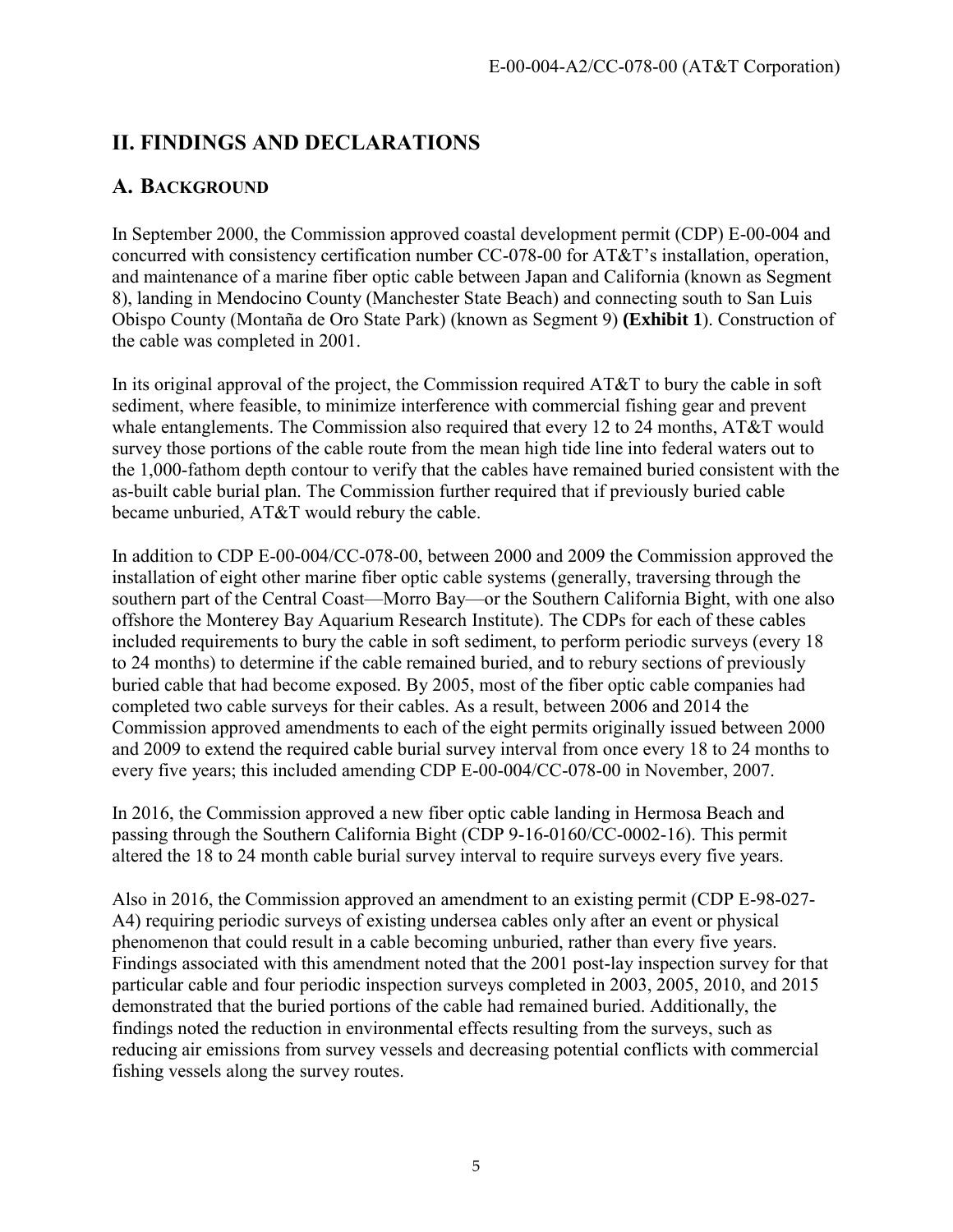Since 2016, the Commission has approved four other marine fiber optic cables that traverse the Southern California Bight (landing in Hermosa Beach and Dockweiler State Park, Los Angeles). In these cases, the Commission has required that five years after cable installation, applicants perform a burial survey to determine if cables have remained buried consistent with the as-built conditions. The Commission has included a requirement that subsequent burial surveys occur only after an event with the potential to affect the cable, defining an event as:

*…an incident or activity (such as a gear snag), the circumstances of which indicate the likelihood that the previously buried cable has become unburied; an act of God, such as a severe earthquake in the vicinity of the cables that could cause deformation of the sea floor or underwater landslides; or any other significant event that could cause excessive ocean floor scouring.* 

AT&T is proposing this amendment to permit E-00-004-A1 to modify the burial survey requirements in a manner similar to those placed on cable permits since 2016.

## <span id="page-5-0"></span>**B. PROPOSED AMENDMENT AND CONSISTENCY CERTIFICATION MODIFICATION**

**Special Condition 6** of the original coastal development permit (CDP) E-00-004 required periodic cable inspections in State waters every 18 to 24 months. In its consistency certification (CC-078-00), AT&T committed to performing burial surveys in similar fashion for the cable segments in federal waters.

Surveys for this cable conducted in 2003 and 2005 indicated that the cable remained buried since installation. The surveys found no indication the cable has been dragged or moved. In 2007, the Commission therefore approved an amendment to CDP E-00-004, and concurred with modified consistency certification CC-078-00, resulting in a change of the frequency of burial surveys to every five years.

Since 2007, surveys conducted by AT&T in 2010 and 2015 also indicated no significant changes to the cable's burial status. Based on the history of the four surveys conducted since the cable was installed, AT&T therefore proposes to eliminate the requirement to survey the cables every five years and replace it with a requirement to survey only after an event with the potential to affect the cable, using the same definition of "event" that the Commission has applied in the CDPs for fiber optic cables since 2016.

The proposed revised special condition set forth below would supersede and replace **Special Condition 6** approved by the Commission in CDP E-00-004-A1. The revisions are illustrated by strikethroughs for deletions and underlining for additions. All other requirements of the Commission's approval of CDP E-00-004-A1 remain in full force and effect with respect to the amended project.

**6. Cable Surveying**. Every five years for the life of project After any event that has the potential to affect the cables, the applicant shall survey those potentially affected portions of the S8 and S9 cable route from the mean high tide line to the seaward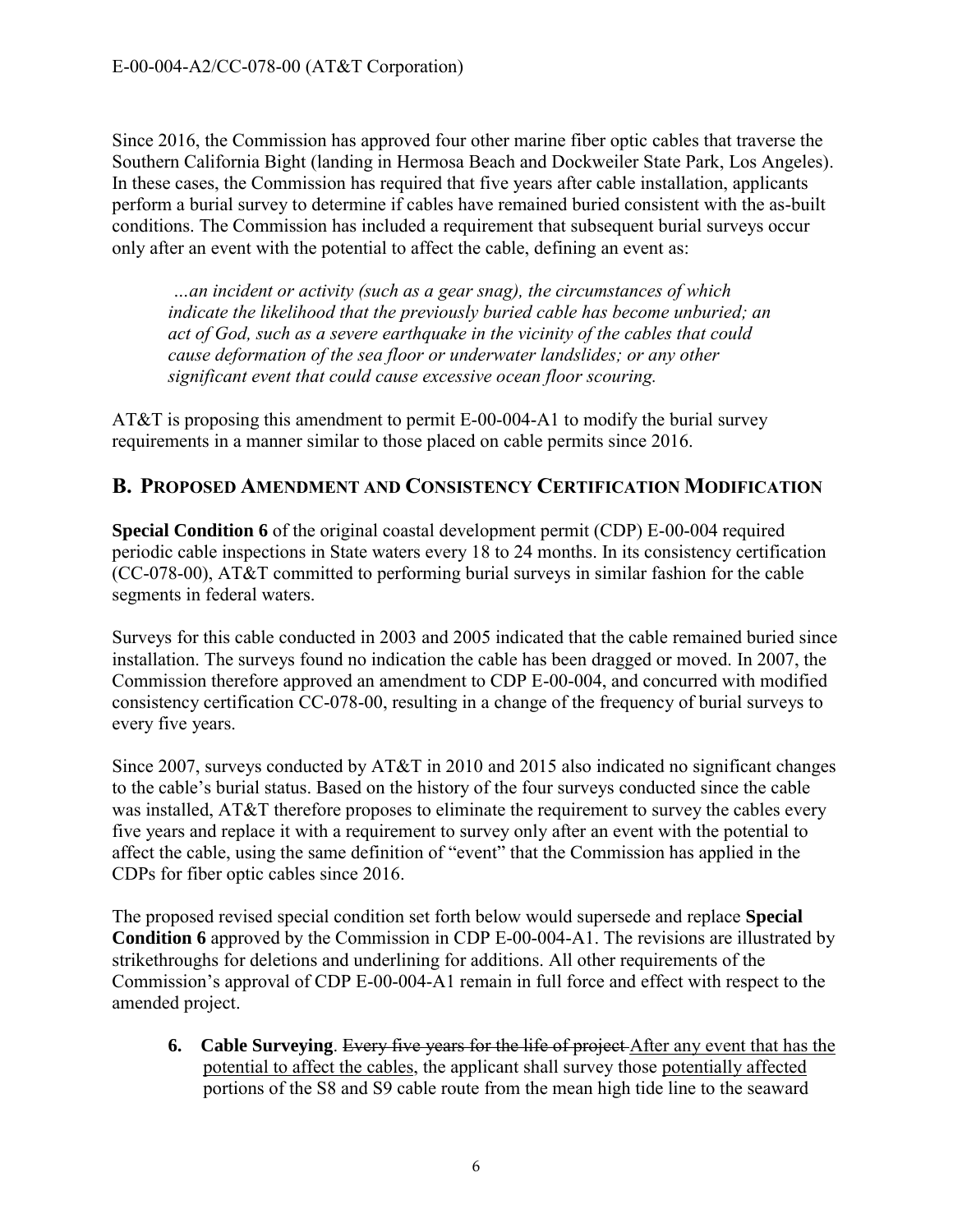limit of the territorial waters of the State of California to verify that the cables have remained buried consistent with the as-built cable burial plan required by Special Condition 5. The survey shall be conducted with a remotely operated vehicle ("ROV") equipped with video and still cameras and by a third party approved by the Executive Director. Within 30 days of survey completion, the applicant shall submit to the Executive Director a report describing the results of the survey. If the survey shows that a segment(s) of a cable is no longer buried consistent with the as-built cable burial plan required by Special Condition 5, the applicant shall, within 30 days of survey completion, submit to the Executive Director for approval a plan to re-bury those cable segments.

"Event" for the purposes of this condition is defined as: an incident or activity (such as a gear snag), the circumstances of which indicate the likelihood that previously buried cable has become unburied; an act of God, such as a severe earthquake in the vicinity of the cables that could cause deformation of the sea floor or underwater landslides; or any other significant event that could cause excessive ocean floor scouring. The applicant shall notify the Executive Director in writing within 10 days of the reporting or other identification of a qualifying event. This notification shall describe the location and nature of the qualifying event and the proposed survey, including survey location and timing and the survey data collection and/or analysis techniques that will be employed to ensure that survey results will facilitate comparison with the as-built survey (i.e., by minimizing discrepancies in the portrayal of survey results that stem from different survey methodologies or data analysis techniques). Following Executive Director approval of the proposed survey, the applicant shall schedule a survey at the soonest available opportunity, subject to vessel availability, weather conditions, and related operational conditions affecting the survey. Starting in 2020, and once every five years thereafter, in the absence of an event that would trigger a cable survey as described above, the applicant shall submit a written statement to the Executive Director confirming that no qualifying event has occurred since the prior cable survey and that no other conditions or changes have occurred that would affect the burial status of the segments of the cable that were documented as buried in the post-lay survey and subsequent cable surveys.

AT&T also proposes to modify its consistency certification to apply the language in the above revised condition to the portion of the cable in federal waters.

## <span id="page-6-0"></span>**C. OTHER AGENCY APPROVALS AND TRIBAL CONSULTATIONS**

#### **State Lands Commission**

The applicant entered into leases (No. 8203.1 and 8204.1) with the State Lands Commission (SLC) that authorized the laying of the subject cable across State-owned submerged lands and tidelands. These leases originally required periodic surveys on the same schedule as the existing requirement of **Special Condition 6** of the CDP (as outlined above). In June 2018, the applicant applied to the SLC to revise the survey requirements of its leases consistent with the proposed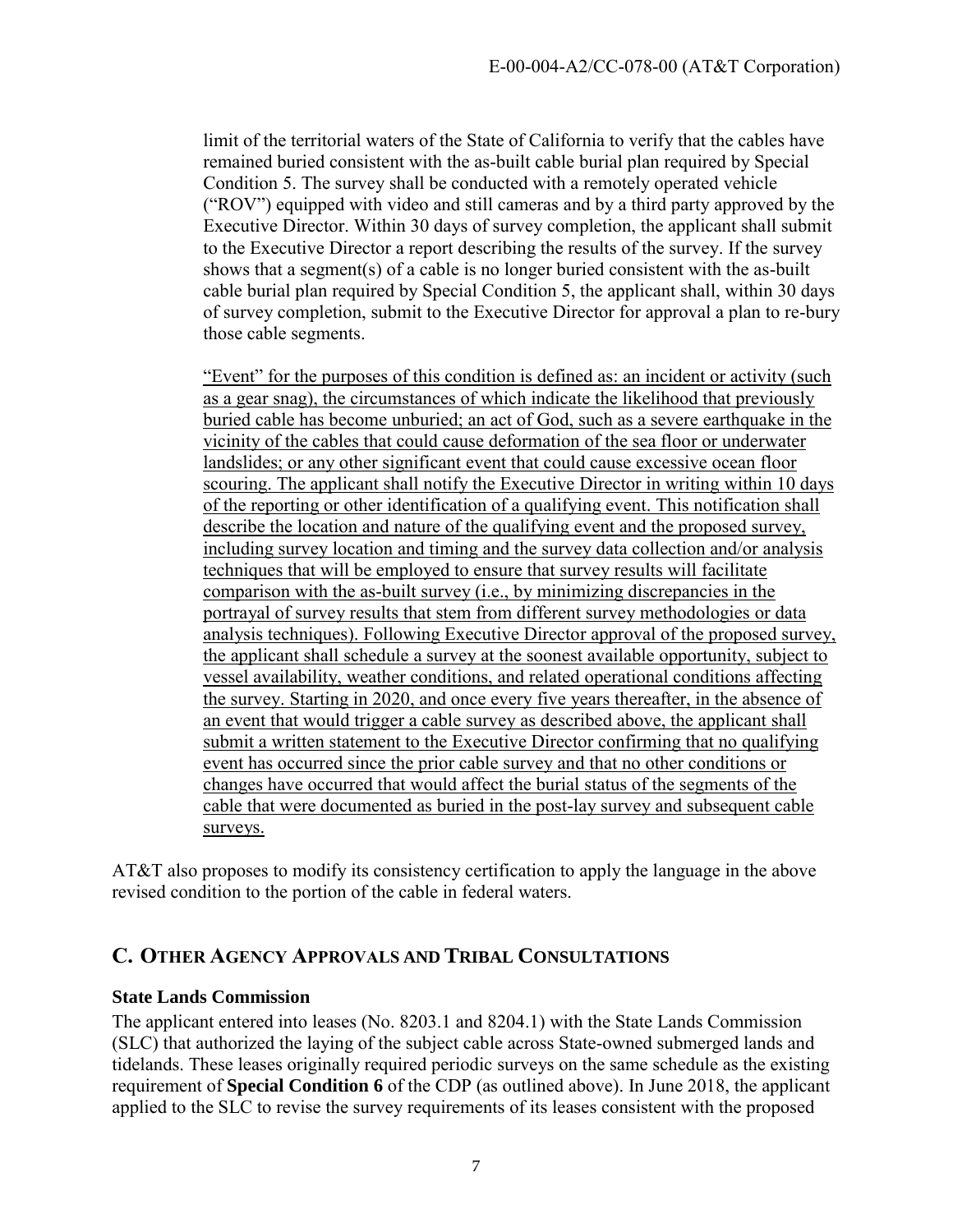CDP amendment described above; the SLC approved this application at its December 2018 meeting. The SLC leases continue to give the SLC authority to require the applicant to perform additional surveys of the cable in the event of natural or human-caused events that may uncover and expose the cable.

## <span id="page-7-0"></span>**D. MARINE RESOURCES AND COMMERCIAL FISHING**

Section 30230 of the Coastal Act states:

*Marine resources shall be maintained, enhanced, and where feasible, restored. Special protection shall be given to areas and species of special biological or economic significance. Uses of the marine environment shall be carried out in a manner that will sustain the biological productivity of coastal waters and that will maintain healthy populations of all species of marine organisms adequate for long-term commercial, recreational, scientific, and educational purposes.* 

Section 30234.5 of the Coastal Act states:

*The economic, commercial, and recreational importance of fishing activities shall be recognized and protected.* 

Key Coastal Act issues addressed in the findings for the original permit focused on concerns that: 1) whales may become entangled with the cables; 2) trawlers may snag their gear on a cable and thus lose gear and fishing time; and/or 3) abandoned fishing nets may get snagged by the cable and entangle and drown marine mammals or other marine wildlife. In CDP E-00-004 and in CDP E-00-004-A1, the Commission required **Special Condition 6** to help ensure that the cables remained buried to reduce the possibility of adverse impacts to marine mammals and commercial fishing from entanglement with the cables.

The proposal to conduct regular cable burial surveys following their installation was first advanced in 1998 by affected commercial fishermen. In response to fishermen's concerns, the cable companies agreed to survey the cable routes at least every two years. The Commission required **Special Condition 6** in its approval of CDP E-00-004 to be consistent with the agreement reached with the fishermen.

Since the cable was installed, AT&T has performed cable burial surveys in 2003, 2005, 2010 and 2015. The results of these surveys continue to show that the burial status of the cable has not changed significantly since its installation. These data are consistent with data from surveys of other marine optic cables approved by the Commission that show that the burial status of cables installed offshore of southern California have not changed significantly with time.

Based on this information, AT&T now proposes to eliminate the requirement to survey the cable every five years and replace it with a requirement to survey only after an event with the potential to affect the cable, defining an event as "an incident or activity (such as a gear snag), the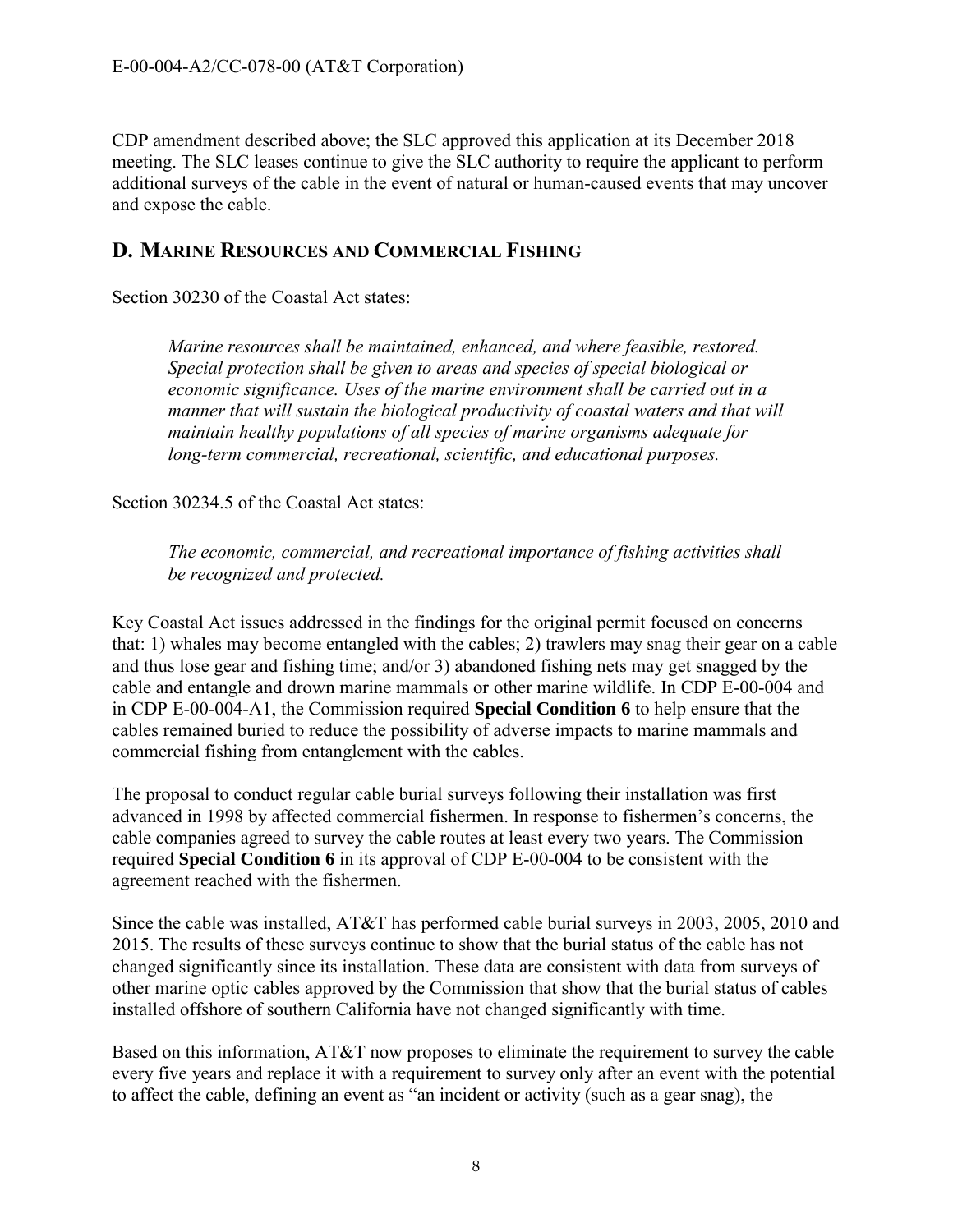circumstances of which indicate the likelihood that the previously buried cable has become unburied; an act of God, such as a severe earthquake in the vicinity of the cables that could cause deformation of the sea floor or underwater landslides; or any other significant event that could cause excessive ocean floor scouring."

As described above, **Special Condition 6**, which required periodic burial surveys of the AT&T cable, was included in CDP -00-004, CDP E-00-004-A1, and CC-078-00 to reduce the potential for three types of impacts: 1) whales may become entangled with the cables; 2) trawlers may snag their gear on a cable and thus lose gear and fishing time; and/or 3) abandoned fishing nets may get snagged by the cable and entangle and drown marine mammals or other marine wildlife. In general, data from these burial surveys indicate that the potential for these three types of impacts was avoided at least in part because the cable was installed below the seafloor and has remained buried in the intervening years. Survey results indicate that once installed and buried in the sediment, the cable has not moved or become exposed. In support of this conclusion, according to AT&T there have been no claims of fishing gear entanglements or other similar impacts since the cable was installed. In addition, the cable burial surveys have not found any indication of snagged fishing gear or entanglements. Additionally, the members of the Central California Joint Cable/Fisheries Liaison Committee support the proposed changes to **Special Condition 6** (see **Exhibit 2**), as do the members of the Point Arena Cable Committee (Richard Kelley, personal communication March 2019).

Current fishing methods and equipment pose less of a risk of interaction with subsea fiber optic cables than trawling. While there are active fisheries in the project area, fishing regulations have generally restricted trawling activity, resulting in changes to the fishing fleet in the Morro Bay community to a smaller fleet with a wide diversity of target species and gear types (Padre Associates Inc. 2018). Three common fishing methods in the Morro Bay portion of the project area are baited traps, line catch, and seine nets. Fishing methods offshore Mendocino County include diving for urchins, trawling for groundfish, trolling for salmon, use of traps and pots for crab, and hook and line. Line catch and seine nets (such as used for market squid) have minimal to no interaction with the seabed and thus are not susceptible to adverse impacts associated with the bottom-laying cable. Baited traps (such as used for Dungeness crab) consist of a metal or plastic trap on the seafloor with a line attached to a surface buoy. No trap or line snags with the installed cable have been reported by fishermen in Morro Bay or offshore Mendocino County, and the impacts to fishermen because of snags and lost fishing time and/or gear is expected to remain insignificant.

Additionally, the burial surveys result in impacts to marine resources and fishing. Survey vessels required to conduct the surveys generate emissions including criteria pollutants, carbon dioxide, and other greenhouse gases. During transit to and from the project site, and during the surveys, survey vessels have the potential to collide with marine mammals and/or result in marine species' avoidance of the project area while surveys are being conducted. Finally, the presence of survey vessels creates a nuisance for fishermen who are forced to avoid the survey areas or remove traps along the survey route in advance of the surveys and while the survey is occurring. In the interest of avoiding this disturbance, as mentioned previously commercial fishermen support the proposed amendment (**Exhibit 2** and Richard Kelley, personal communication March 2019).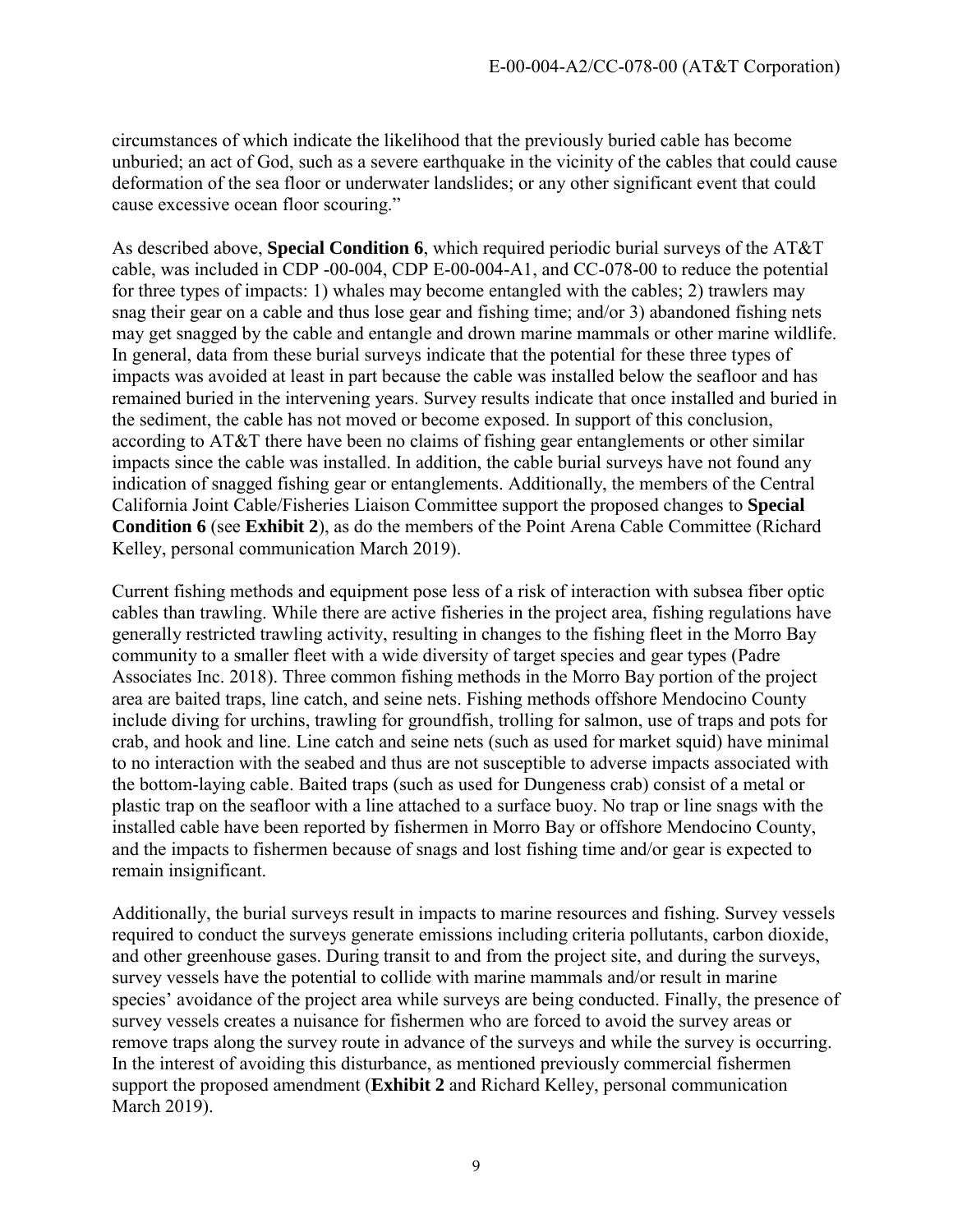The Commission agrees with AT&T that adverse impacts to marine resources and fisherman are not likely to be significant in the future, as long as the cable remains buried. Survey data from the last fifteen years (that was not available when the cable was first approved) indicate that under normal oceanic conditions offshore southern California, the cable is not expected to move or become exposed. Under these circumstances, the adverse impacts caused by surveys are likely to outweigh the benefit of conducting the surveys. Thus, marine resources and fishing activities are best protected by removing the requirement for periodic surveys. It is important to note, however, that these conclusions rely on the persistence of normal oceanic conditions and the absence of any unanticipated incident or event that has the potential to expose the cable. To address this concern, the amendment to **Special Condition 6** includes language that requires AT&T to conduct a cable survey after an event, such as an earthquake or tsunami or a gear snag, which has the potential to expose the cable. Further, AT&T is required to submit a statement to the Executive Director every five years confirming that no qualifying event has occurred and that no other conditions or changes have occurred that would affect the burial status of the cable.

With the amended condition in place, marine resources and fishing interests will continue to be protected. The Commission therefore finds that eliminating the requirement for periodic surveys but retaining the requirement that the applicant conduct a survey after an event that has the potential to expose the cable is consistent with the marine resources and commercial fishing policies (Sections 30230 and 30234.5, respectively, of the Coastal Act).

## <span id="page-9-0"></span>**E. CALIFORNIA ENVIRONMENTAL QUALITY ACT**

Section 13096 of the Commission's Code of Regulations requires Commission approval of Coastal Development Permits to be supported by a finding showing the permit, as conditioned, to be consistent with any applicable requirements of the California Environmental Quality Act (CEQA). Section 21080.5(d)(2)(A) of CEQA prohibits a proposed development from being approved if there are feasible alternatives or feasible mitigation measures available which would substantially lessen any significant adverse effect which the activity may have on the environment.

The State Lands Commission, acting as lead CEQA agency, certified a Mitigated Negative Declaration for the proposed project on June 27, 2000.

In CDP E-00-004-A1, the proposed development was conditioned in order to be found consistent with the Chapter 3 policies of the Coastal Act. Mitigation measures, including conditions addressing marine resources, dredge and fill of coastal waters, water quality, oil spills, ESHA, commercial and recreational fishing, public access and recreation, air quality, and cultural resources were incorporated to minimize all adverse environmental impacts. The Commission found that as conditioned, there were no feasible alternatives or feasible mitigation measures available which would substantially lessen any significant adverse impact which the activity may have on the environment. Therefore, the Commission found that the proposed project as fully conditioned to be consistent with the provisions of CEQA. Based on information derived from surveys that have been performed thus far, elimination of periodic burial surveys will not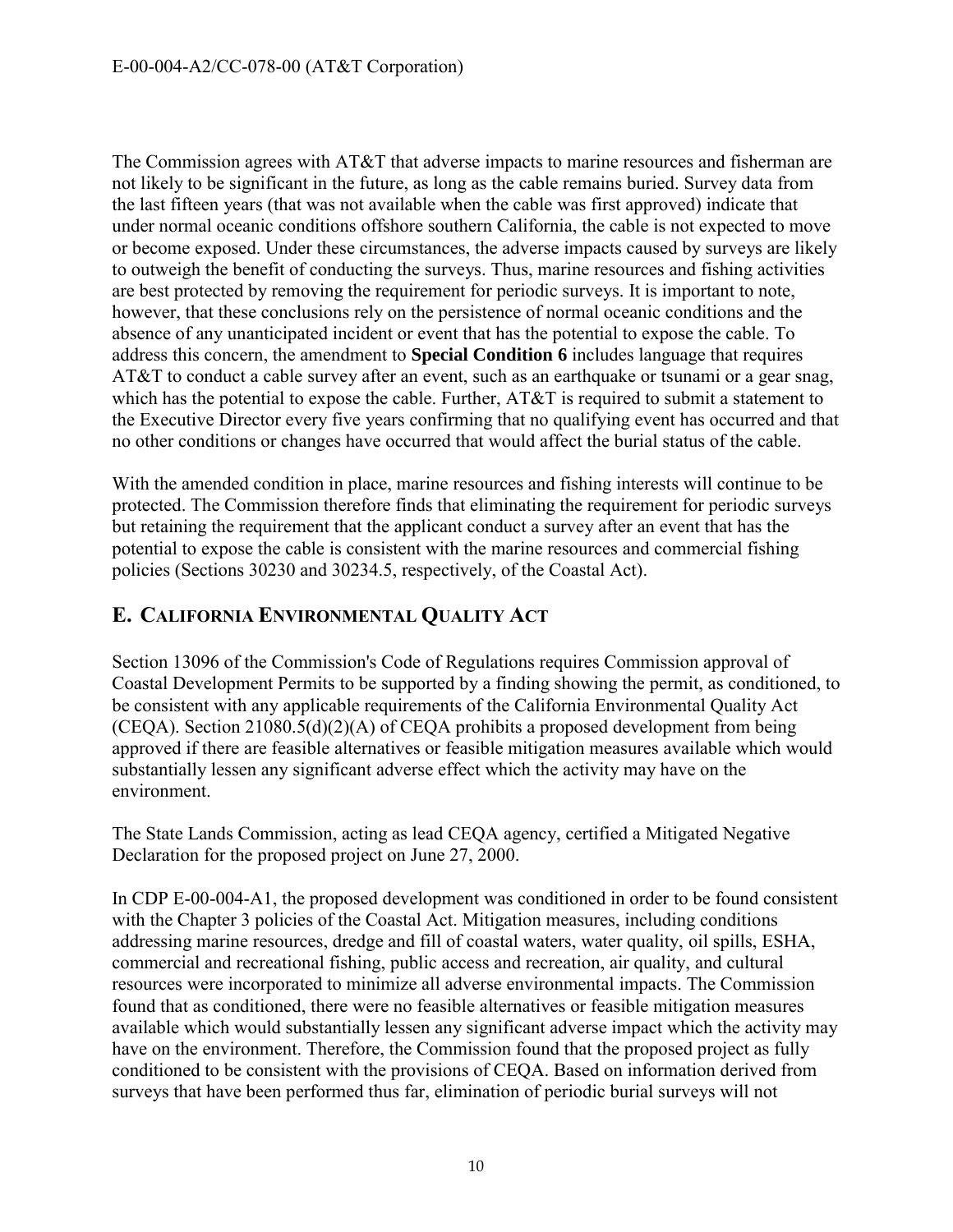materially increase the likelihood of the environmental effect that the surveys are intended to detect, namely, the uncovering of the cable. Further, such a reduction will reduce the environmental effects associated with performing the surveys (e.g., air emissions from survey vessels and potential conflicts with commercial fishing along the cable survey routes). Thus, the amendment to CDP E-00-004-A1 incorporates mitigation measures to avoid any significant environmental effects under the Coastal Act and CEQA, and the amendment is consistent with CEQA.